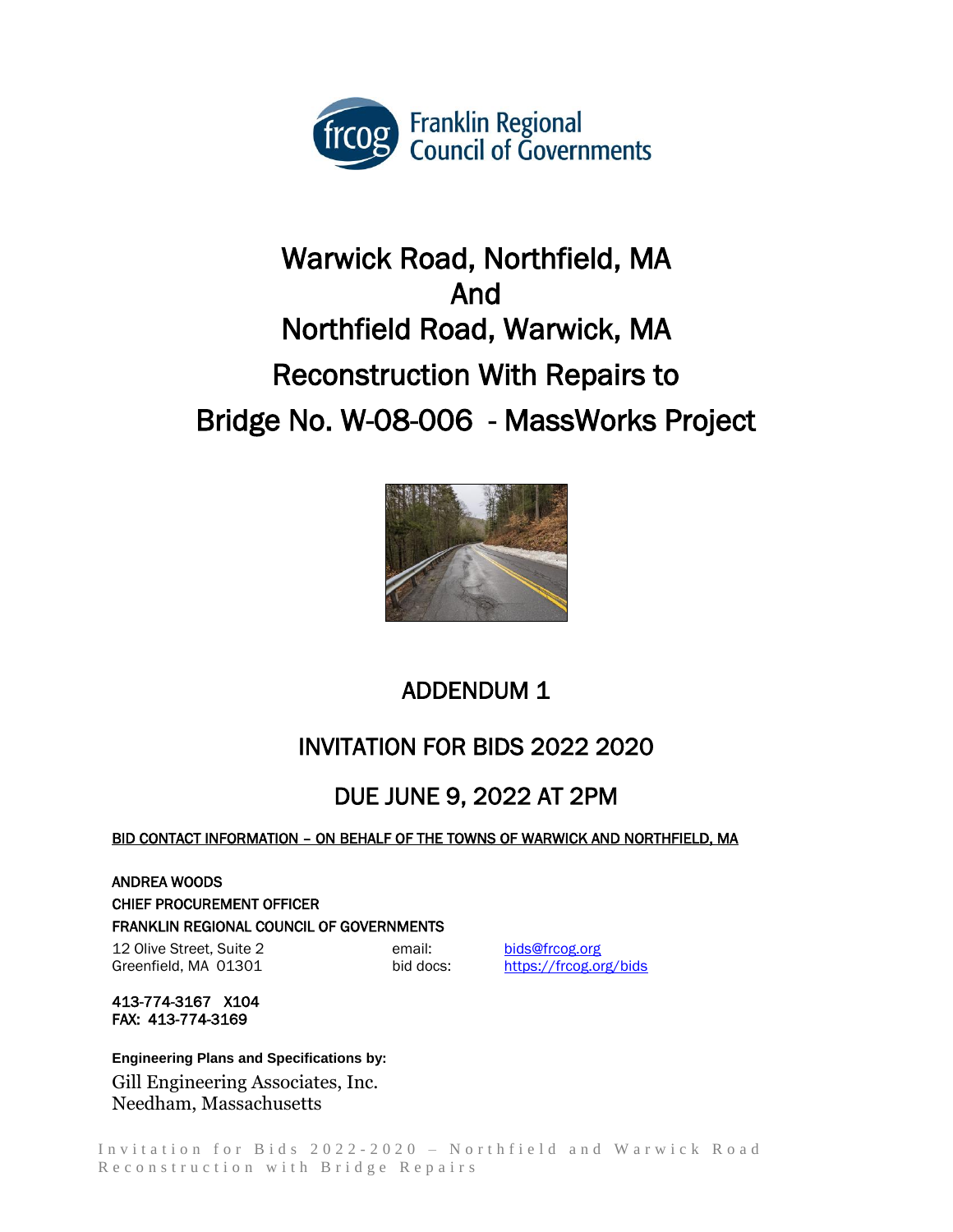#### INVITATION FOR BIDS Towns of Northfield and Warwick MA Road Reconstruction and Bridge Repair FRCOG IFB 2022 2020

#### ADDENDUM 1

THIS BID DOCUMENT IS TO BE CONSIDERED UNOFFICIAL AND INFORMATIONAL ONLY UNLESS THE BIDDER MEETS MASSDOT PREQUALIFICATION REQUIRMENTS. Contractors should contact the MassDOT Prequalification Hotline at 857-368-8660 or email [prequal.r109@state.ma.us](mailto:prequal.r109@state.ma.us) with questions. Prequalification Category is Highway Construction or Bridge Construction for \$1,456,425.10

#### ADDENDUM 1 QUESTIONS AND ANSWERS

- 1. **Q)** After we install the drainage pipe crossings that are in the areas of the roadwork done by others, how are we to leave the trenches? Are we to temporarily pave them under item 472, or are we to permanently patch them under the superpave items?
	- **A)** Drainage trenches in the areas of roadway work done by others shall be permanently patched as indicated in the Trench Detail on Sheet 30 of 32 of the Highway Plans and paid for under Items 460.23 and 460.31 as indicated in the Attachment B- Detail Sheets (IFB Page 59 of 195).
- 2. **Q)** Will the fine grading of the reclaim material be paid under pay item 170, or is it incidental to item 403.2?
	- **A)** Fine grading and compacting of the reclaim material in full depth sections shall be paid under pay item 170, as indicated in the Attachment B- Detail Sheets (IFB Page 54 of 195).
- 3. **Q)** If a frame and grate is required for the drop inlets, please clarify where they are paid.
	- **A)** Item 222.2: Frame and Grate MassDOT Drop Inlet, has been added to the Form for General Bid. Please remove IFB Page 101 to 104 of 195 and replace with the attached Form for General Bid issued herein.

In Attachment B – Detail Sheets (IFB Page 54 of 195 add the following Bid Item Detail.

#### FRAME AND GRATE - MASSDOT DROP INLET \*ITEM 222.2 For use with Item 209.1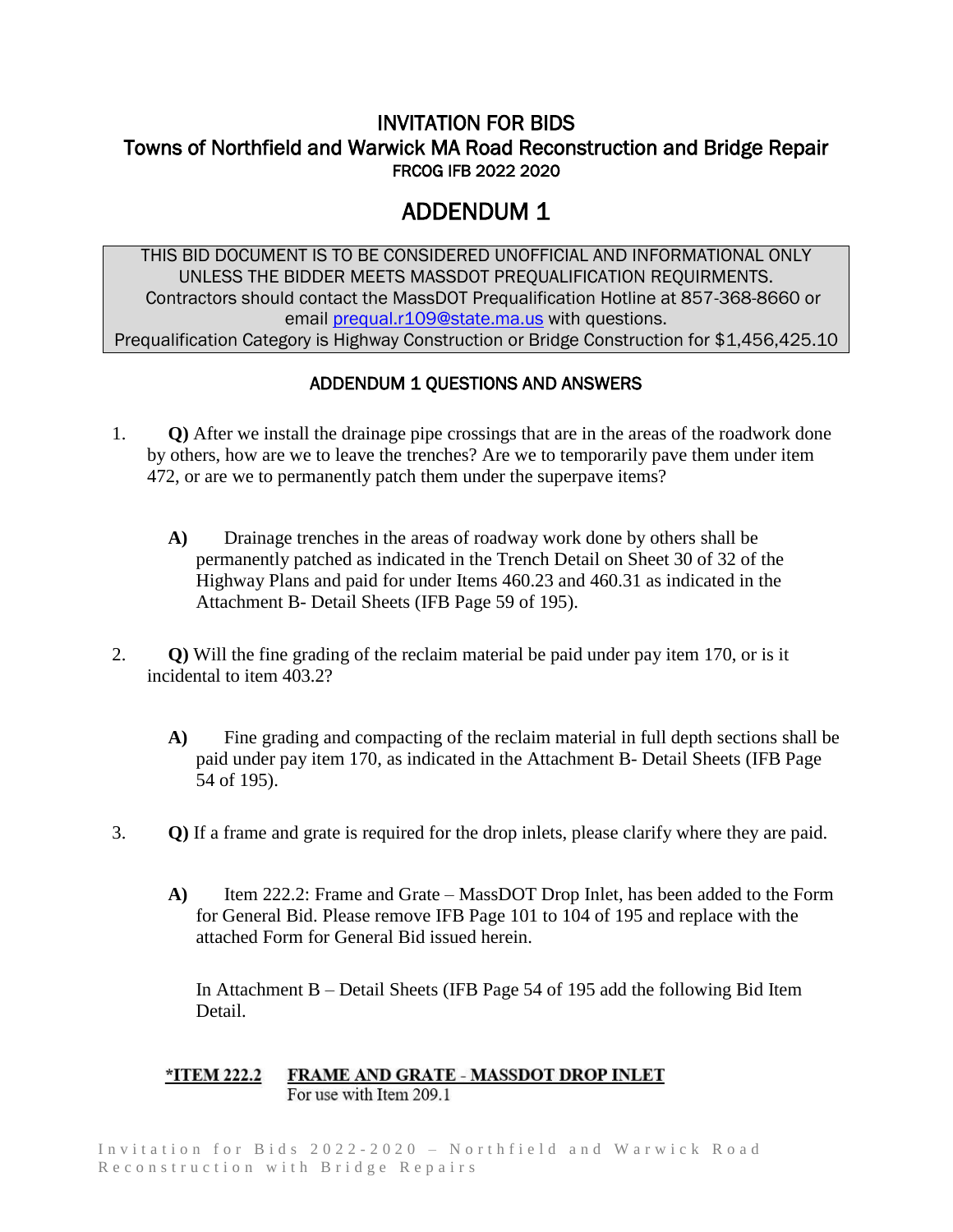Bidder's Name

#### ADDENDUM 1 FORM FOR GENERAL BID Towns of Northfield and Warwick MA Road Reconstruction and Bridge Repair **MassWorks** FRCOG IFB 2022 2020

To the Town of Northfield, Massachusetts, (hereinafter called the "Owner") acting through its Selectboard, duly authorized therefore, who act solely for said Town and without personal liability to themselves.

Ladies/Gentlemen:

The undersigned and the state of the undersigned and the state of the state of the understanding of the understanding of the understanding of the understanding of the unit of the understanding of the unit of the unit of th the only persons or parties interested in this bid as principals are those named herein; that the bidder has carefully examined the Invitation for Bids and the Specifications (and amendments thereto); and s/he bids and agrees, if this bid is accepted, that the bidder will furnish all materials and labor necessary for the completion of the Work as specified in the Bid, in the manner and time therein prescribed and according to the requirements of Owner as herein set forth.

The Bidder acknowledges that they are aware of the existing conditions, have fully reviewed the plans and specifications, and understand the full scope of the project.

The Bidder agrees that the Owner will have twenty-one (21) consecutive days from date of opening to accept the bid, except as described in the specifications, the unit(s) at the price, therein. The Bidder also understands that the Owner reserves the right to accept or reject any or all bids and to waive any informalities in the Bids if it is in the Owner's interest to do so. The Advertisement for Bidders, Information for Bidders, Specifications and Bid Form attached thereto, shall become a contract upon the receipt by the Bidder of written acceptance of this bid by the Owner.

The Bidder agrees that activities not expressly mentioned in these specifications for Lump Sum Work, but involved in carrying out their intent are will be performed the same as though they were specifically mentioned, described, and delineated – including the provision of incidental equipment and supplies.

The Bidder certifies that all materials meet or exceed the requirements of the bid specifications and they are licensed to perform the services in the Commonwealth of Massachusetts and that workmanship is warranted for at least one year.

Pursuant to M.G.L. Ch. 62C, Sec. 49A, the Bidder certifies under the penalties of perjury that, to the best of their knowledge and belief, they are in compliance with all laws of the Commonwealth relating to taxes, reporting of employees and contractors, and withholding and remitting child support.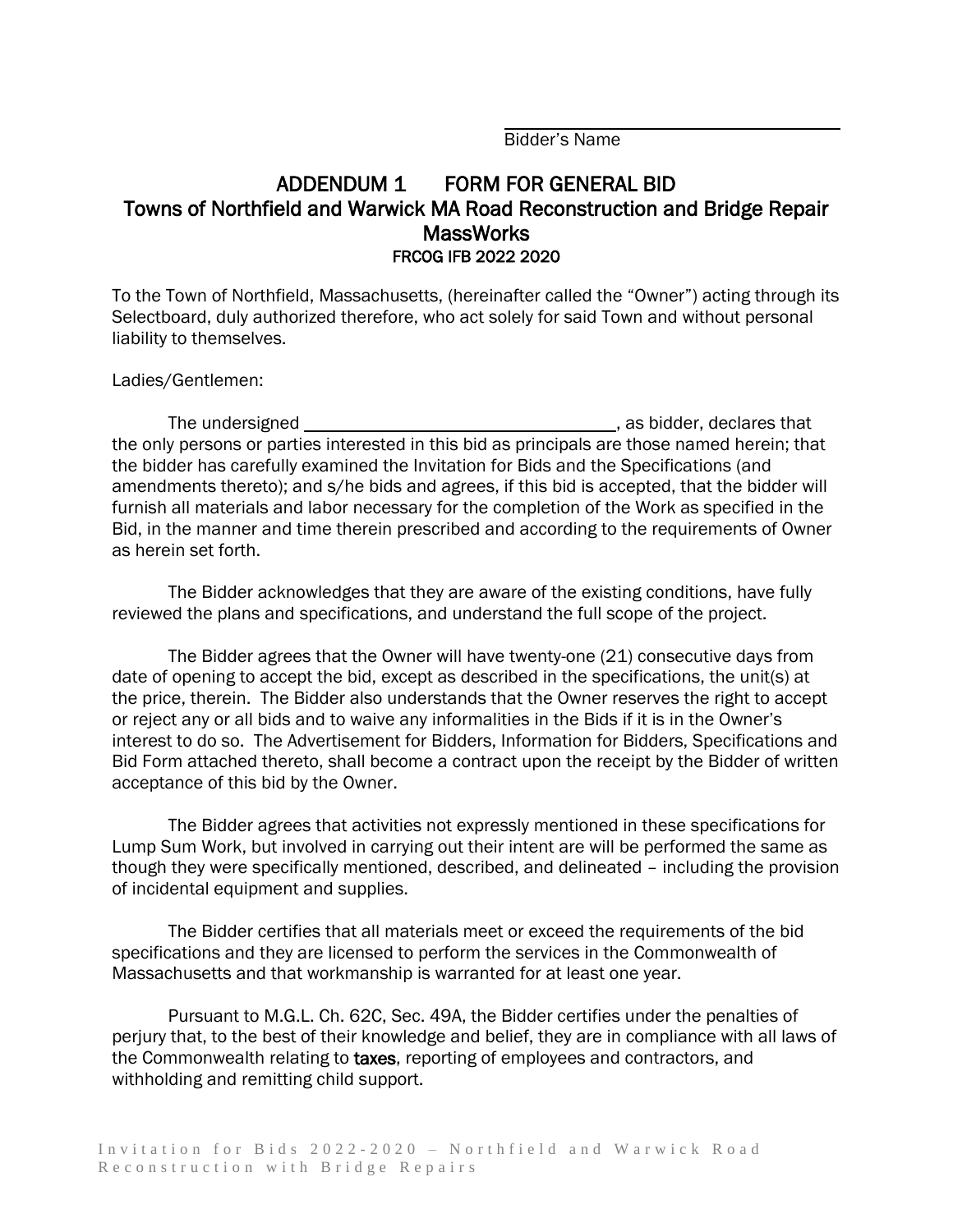#### ADDENDUM 1 *Form for General Bid Page 2*

#### Bidder's Name

The undersigned certifies under penalties of perjury that this bid has been made and submitted in good faith and without collusion or fraud with any other person. As used in this certification, the word "person" shall mean any natural person, business, partnership, corporation, union, committee, club, or other organization, entity, or group of individuals.

The undersigned certifies under penalties of perjury that the said undersigned is not presently debarred from doing public construction work in the Commonwealth of Massachusetts under the provisions of Section 29F of Chapter 29 of the General Laws, or any other applicable debarment provisions of any other Chapter of the General Laws, or any Rule or Regulation promulgated thereunder.

The undersigned certifies that all of their employees who will be employed at the work site have successfully passed the OSHA approved 10-hour safety course, and we have proof on file. They also certify that they are able to furnish labor that can work in harmony with all other elements of labor employed or to be employed in the work.

| <b>ITEM</b> |      | <b>OTY UNITS</b> | <b>DESCRIPTION</b>                                          | <b>UNIT PRICE</b> | <b>EXTENDED</b> |
|-------------|------|------------------|-------------------------------------------------------------|-------------------|-----------------|
| 102.511     | 20   | EA               | TREE PROTECTION ARMORING &<br><b>PRUNING</b>                |                   |                 |
| 104.        | 2    | EA               | <b>TREE REMOVED - DIAMETER 24</b><br><b>INCHES AND OVER</b> |                   |                 |
| 107.855     | 9    | <b>FT</b>        | PRESSURE INJECTION OF CRACKS                                |                   |                 |
| 120.        | 1185 | <b>CY</b>        | <b>EARTH EXCAVATION</b>                                     |                   |                 |
| 127.12      | 4    | <b>CY</b>        | REINFORCED CONCRETE<br><b>EXCAVATION - BRIDGE RAILING</b>   |                   |                 |
| 129.6       | 8    | SY <sup>-</sup>  | <b>BRIDGE PAVEMENT EXCAVATION</b>                           |                   |                 |
| 141.        | 305  | <b>CY</b>        | <b>CLASS A TRENCH EXCAVATION</b>                            |                   |                 |
| 141.1       | 10   | <b>CY</b>        | <b>TEST PIT FOR EXPLORATION</b>                             |                   |                 |
| 144.        | 40   | <b>CY</b>        | <b>CLASS B ROCK EXCAVATION</b>                              |                   |                 |
| 151.        | 245  | CY               | <b>GRAVEL BORROW</b>                                        |                   |                 |
| 156.        | 135  | <b>TON</b>       | <b>CRUSHED STONE</b>                                        |                   |                 |
| 170.        | 2360 | <b>SY</b>        | FINE GRADING AND COMPACTING -<br><b>SUBGRADE AREA</b>       |                   |                 |
| 209.1       | 3    |                  | EA DROP INLET, TYPE DF                                      |                   |                 |
| 220.5       | 7    | EA               | DRAINAGE STRUCTURE<br><b>REMODELED</b>                      |                   |                 |
| 222.2       | 3    | EA               | Frame and Grate - MassDOT Drop<br>Inlet                     |                   |                 |
| 227.3       | 5    | <b>CY</b>        | <b>REMOVAL OF DRAINAGE</b><br>STRUCTURE SEDIMENT            |                   |                 |

The Bidder will take in full payment, therefore, the following price, to wit: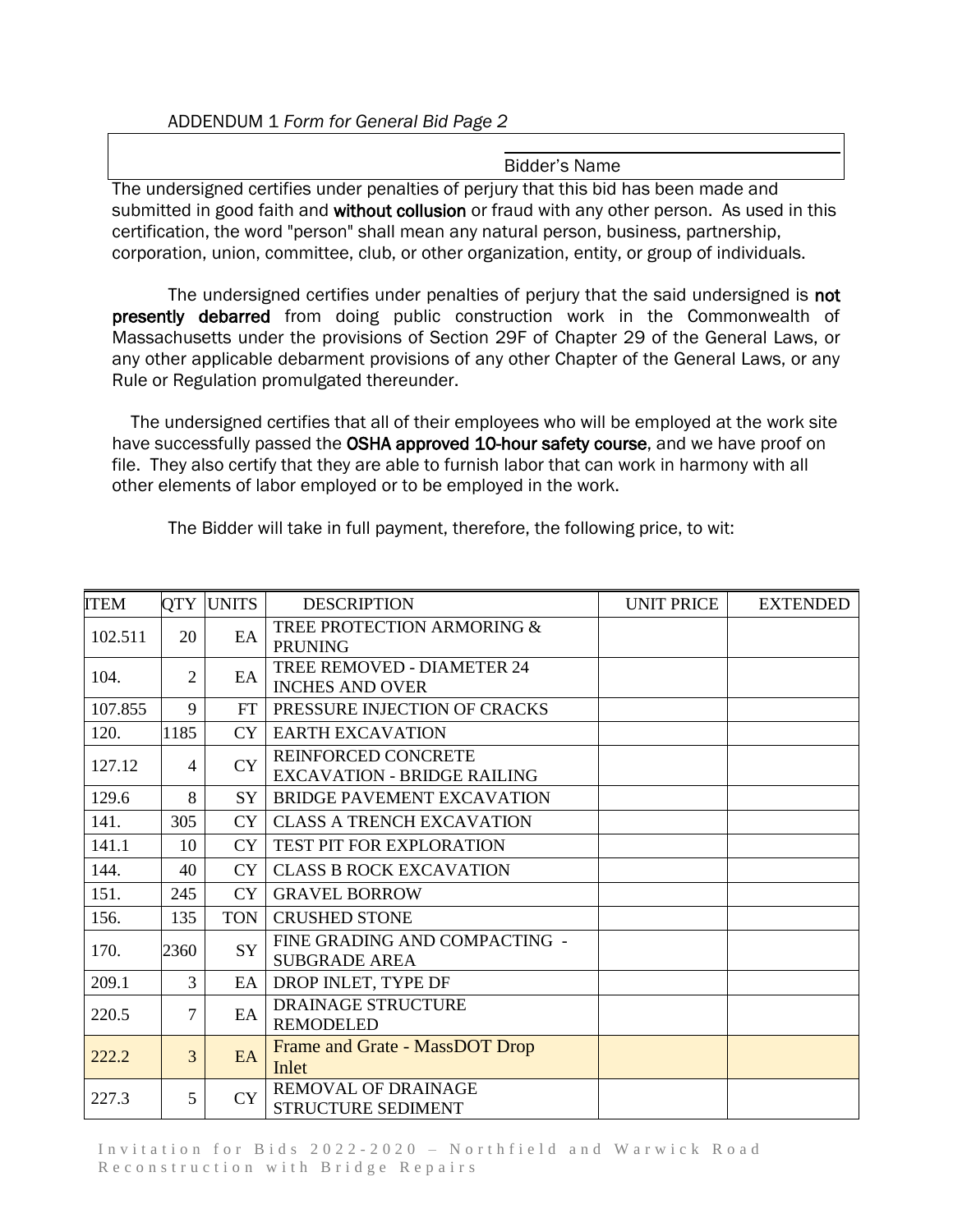| Bid Pg      | 3            |              | <b>BIDDER NAME:</b>                                                           |                   |                 |
|-------------|--------------|--------------|-------------------------------------------------------------------------------|-------------------|-----------------|
| <b>ITEM</b> | <b>QTY</b>   | <b>UNITS</b> | <b>DESCRIPTION</b>                                                            | <b>UNIT PRICE</b> | <b>EXTENDED</b> |
| 252.115     | $\mathbf{1}$ | EA           | <b>15 INCH CORRUGATED PLASTIC</b><br>PIPE FLARED END                          |                   |                 |
| 252.118     | 8            | EA           | <b>18 INCH CORRUGATED PLASTIC</b><br>PIPE FLARED END                          |                   |                 |
| 252.130     | 4            | EA           | <b>30 INCH CORRUGATED PLASTIC</b><br>PIPE FLARED END                          |                   |                 |
| 252.15      | 174          | FT           | <b>15 INCH CORRUGATED PLASTIC</b><br>(POLYETHYLENE) PIPE                      |                   |                 |
| 252.18      | 802          | FT           | <b>18 INCH CORRUGATED PLASTIC</b><br>(POLYETHYLENE) PIPE                      |                   |                 |
| 252.21      | 108          | FT           | 21 INCH CORRUGATED PLASTIC<br>(POLYETHYLENE) PIPE                             |                   |                 |
| 252.3       | 220          | FT           | <b>30 INCH CORRUGATED PLASTIC</b><br>(POLYETHYLENE) PIPE                      |                   |                 |
| 258.        | 825          | <b>SY</b>    | <b>STONE FOR PIPE ENDS</b>                                                    |                   |                 |
| 269.08      | 627          | FT.          | <b>8 INCH SLOT-PERFORATED</b><br><b>CORRUGATED PLASTIC PIPE</b><br>(SUBDRAIN) |                   |                 |
| 280.        | 18           | SY           | HOT MIX ASPHALT WATERWAY                                                      |                   |                 |
| 403.1       | 120          | <b>TON</b>   | <b>CRUSHED STONE FOR BLENDING</b>                                             |                   |                 |
| 403.2       | 2360         | <b>SY</b>    | FULL DEPTH PAVEMENT<br>RECLAMATION WITH EMULSIFIED<br>ASPHALT STABILIZATION   |                   |                 |
| 403.21      | 330          | <b>GAL</b>   | <b>EMULSIFIED ASPHALT FOR FULL</b><br><b>DEPTH RECLAMATION</b>                |                   |                 |
| 443.        | 71           | <b>MGL</b>   | WATER FOR ROADWAY DUST<br><b>CONTROL</b>                                      |                   |                 |
| 453.        | 1945         | FT           | HMA JOINT ADHESIVE                                                            |                   |                 |
| 460.23      | 317          | <b>TON</b>   | SUPERPAVE SURFACE COURSE -<br>$12.5$ (SSC - 12.5)                             |                   |                 |
| 460.31      | 396          | <b>TON</b>   | SUPERPAVE INTERMEDIATE<br>COURSE - 12.5 (SIC - 12.5)                          |                   |                 |
| 472.        | 10           | <b>TON</b>   | TEMPORARY ASPHALT PATCHING                                                    |                   |                 |
| 620.12      | 2240         | FT           | GUARDRAIL, TL-2 (SINGLE FACED)                                                |                   |                 |
| 620.131     | 1020         | <b>FT</b>    | <b>GUARDRAIL, DEEP POST (SINGLE</b><br>FACED)                                 |                   |                 |
| 627.1       | 5            | EA           | <b>TRAILING ANCHORAGE</b>                                                     |                   |                 |
| 627.82      | 4            | EA           | <b>GUARDRAIL TANGENT END</b><br>TREATMENT, TL-2                               |                   |                 |
| 629.2       | 541          | FT           | PRECAST CONCRETE MEDIAN<br><b>BARRIER - DOUBLE FACED</b>                      |                   |                 |
| 630.2       | 3252         | <b>FT</b>    | HIGHWAY GUARD REMOVED AND<br><b>DISCARDED</b>                                 |                   |                 |
| 698.1       | 1400         | SY           | <b>GEOTEXTILE FABRIC FOR</b><br><b>STABILIZATION</b>                          |                   |                 |
| 698.2       | 700          | SY           | <b>GEOTEXTILE FABRIC FOR</b><br>SUBSURFACE DRAINAGE                           |                   |                 |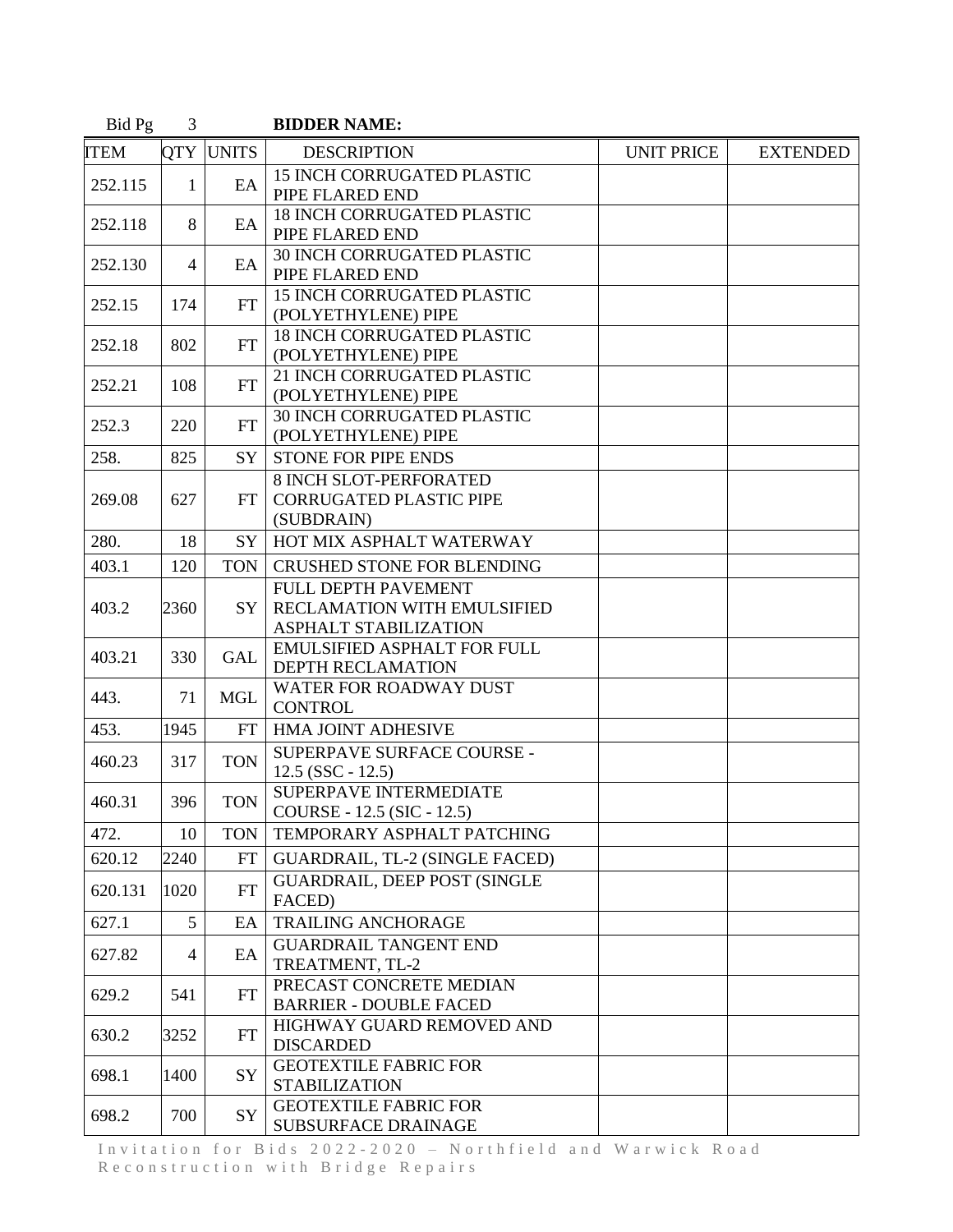| Bid Pg      | $\overline{4}$ |            | <b>BIDDER NAME:</b>                                                 |                   |                 |
|-------------|----------------|------------|---------------------------------------------------------------------|-------------------|-----------------|
| <b>ITEM</b> |                | QTY UNITS  | <b>DESCRIPTION</b>                                                  | <b>UNIT PRICE</b> | <b>EXTENDED</b> |
| 748.        | $\mathbf{1}$   | <b>LS</b>  | <b>MOBILIZATION</b>                                                 |                   |                 |
| 751.        | 630            | <b>CY</b>  | <b>LOAM FOR ROADSIDES</b>                                           |                   |                 |
| 751.7       | 1930           | SY         | <b>COMPOST BLANKET</b>                                              |                   |                 |
| 765.        | 630            | SY         | <b>SEEDING</b>                                                      |                   |                 |
| 765.4       | 75             | SY         | <b>WETLANDS SEEDING MIX</b>                                         |                   |                 |
| 767.121     | 7755           | <b>FT</b>  | SEDIMENT CONTROL BARRIER                                            |                   |                 |
| 767.9       | 565            | SY         | <b>JUTE MESH</b>                                                    |                   |                 |
| 769.        | 2420           | <b>FT</b>  | PAVEMENT MILLING MULCH<br><b>UNDER GUARD RAIL</b>                   |                   |                 |
| 832.        | 45             | SF         | WARNING-REGULATORY AND<br>ROUTE MARKER - ALUMINUM<br>PANEL (TYPE A) |                   |                 |
| 847.1       | 10             | EA         | SIGN SUP (N/GUIDE)+RTE MKR W/1<br>BRKWAY POST ASSEMBLY - STEEL      |                   |                 |
| 860.106     | 1700           | FT         | <b>6 INCH REFLECTORIZED WHITE</b><br>LINE (PAINTED)                 |                   |                 |
| 861.106     | 1700           | FT         | <b>6 INCH REFLECTORIZED YELLOW</b><br>LINE (PAINTED)                |                   |                 |
| 905.        | 1              | <b>CY</b>  | 4000 PSI, 3/8 INCH, 660 CEMENT<br><b>CONCRETE</b>                   |                   |                 |
| 909.2       | 30             | <b>SF</b>  | <b>CEMENTITIOUS MORTAR FOR</b><br><b>PATCHING</b>                   |                   |                 |
| 910.1       | 980            | LB         | STEEL REINFORCEMENT FOR<br>STRUCTURES - EPOXY COATED                |                   |                 |
| 983.        | 1418           | <b>TON</b> | <b>DUMPED RIPRAP</b>                                                |                   |                 |
| 991.1       | 1              | LS         | <b>CONTROL OF WATER - STRUCTURE</b><br>NO. W-08-006                 |                   |                 |
| 992.1       | $\mathbf{1}$   | LS         | <b>ALTERATION TO BRIDGE</b><br>STRUCTURE NO. W-08-006               |                   |                 |
| 999.002     | $\mathbf{1}$   | <b>LS</b>  | TEMPORARY TRAFFIC CONTROL                                           |                   |                 |
| 994.01      | 1              | LS         | <b>TEMPORARY PROTECTIVE</b><br>SHIELDING BRIDGE NO. W-08-<br>006    |                   |                 |
|             |                |            | <b>BASE CONSTRUCTION BID</b>                                        | \$                |                 |
| 999.001     | 1              | AL         | <b>TRAFFIC POLICE - ALLOWANCE</b>                                   | 5,500.00          | 5,500.00        |
| 999.300     | 1              | AL         | MATERIALS INSPECTION,<br>SAMPLING, & TESTING SERVICES               | 11,000.00         | 11,000.00       |
| 999.800     | 1              | AL         | <b>ADDITIONAL MATERIALS</b>                                         | 11,000.00         | 11,000.00       |
| 999.803     | 1              | AL         | <b>ADDITIONAL ARTISANS</b>                                          | 11,000.00         | 11,000.00       |
|             |                |            | <b>TOTAL BID with Allowances</b>                                    | \$                |                 |

### TOTAL COST OF PROJECT AS ESTIMATED: \$\_\_\_\_\_\_\_\_\_\_\_\_\_\_\_\_\_\_\_\_\_\_\_\_\_\_\_\_\_\_\_\_\_\_\_\_\_\_\_\_\_